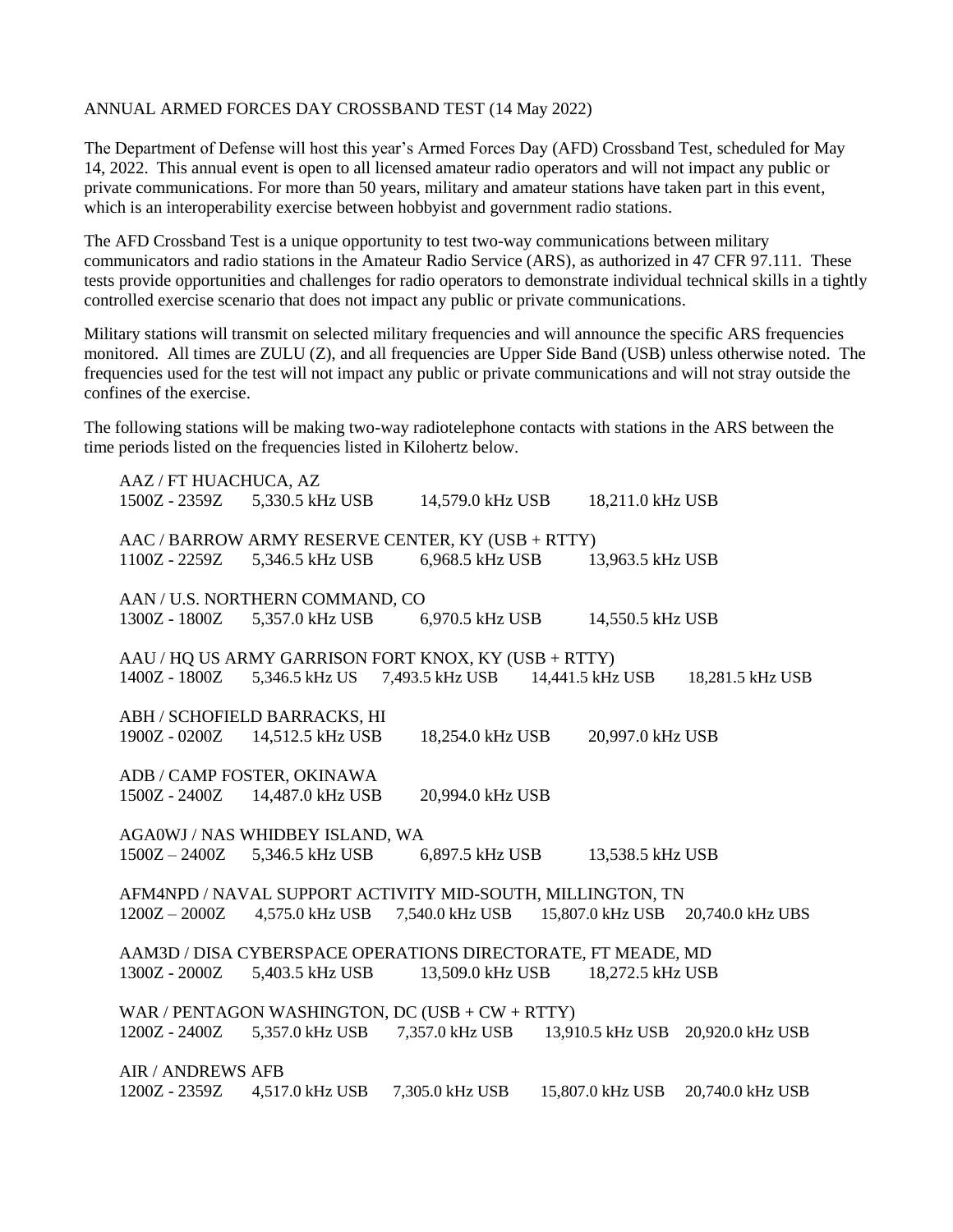AGA2SY / HANCOCK FIELD, NY 1200Z - 2359Z 4,575.0 kHz USB 7,540.0 kHz USB 13,993.0 kHz USB AGA5SC / SCOTT AFB, IL 1600Z - 2300Z 7,305.0 kHz U 7,915.0 kHz USB 14,832.0 kHz USB 27,736.0 kHz USB AGA5TR / TRAVIS AFB, CA 1600Z - 2359MARSZ 4,017.0 kHz USB 7,329.0 kHz USB 13,996.0 kHz USB 14,411.0 kHz USB MARSRADIO / 1400Z –0100Z 4,557.0 kHz USB 7,460.0 kHz USB 14,606.0 kHz USB MARSCOMM / 1400Z – 0100Z 4,448.5 kHz USB 6,994.5.0 kHz USB 14,877.0 kHz USB NBKJ / USS YORKTOWN PATRIOTS POINT, SC 1300Z - 2200Z 4,027.0 kHz USB 7,360.0 kHz USB 14,438.5 kHz USB NEPM / USS IOWA BB 61 LOS ANGELES, CA (USB + CW) 1400Z - 2359Z 4,018.0 kHz USB 5,371.5 kHz USB 7,360.0 kHz USB 13,506.5 kHz USB 18,639 kHz USB 20,518.5 kHz USB NIIW / USS MIDWAY CV-41 SAN DIEGO, CA (USB + CW + RTTY) 0000Z – 0600Z & 1401Z -2359Z 4,003.5 kHz USB 5,403.5 kHz USB 7,357.0 kHz USB 14,383.5 kHz USB 18,293.0 kHz USB NWVC / LST-325 EVANSVILLE, IN (USB + CW) 1200Z - 0300Z 3,325.0 kHz USB 6,913.0 kHz USB 9,988.5 kHz USB 13,974.0 kHz USB NSS / US NAVAL ACADEMY ANNAPOLIS, MD (USB + CW) 1300Z - 0200Z 4,038.5 kHz USB 5,330.5 kHz USB 7,533.5 kHz USB 9,947.0 kHz USB 14,487.0 kHz USB NAF / NEWPORT NAVAL RADIO STATION MUSEUM NEWPORT, RI (USB + CW) 1300Z - 2300Z 7,498.5 kHz USB 14,463.5 kHz USB NMC1/ US COAST GUARD BASE ALAMEDA, CA 1700Z - 2359Z 7,351.5 kHz USB 14,459.5 kHz USB SCHOOLHOUSE/ SAVANNAH CYBER TRAINING CENTER SAVANNAH, GA 1200Z - 1900Z 5,371.5 kHz USB 7,431.5 kHz USB 13,528.5 kHz USB